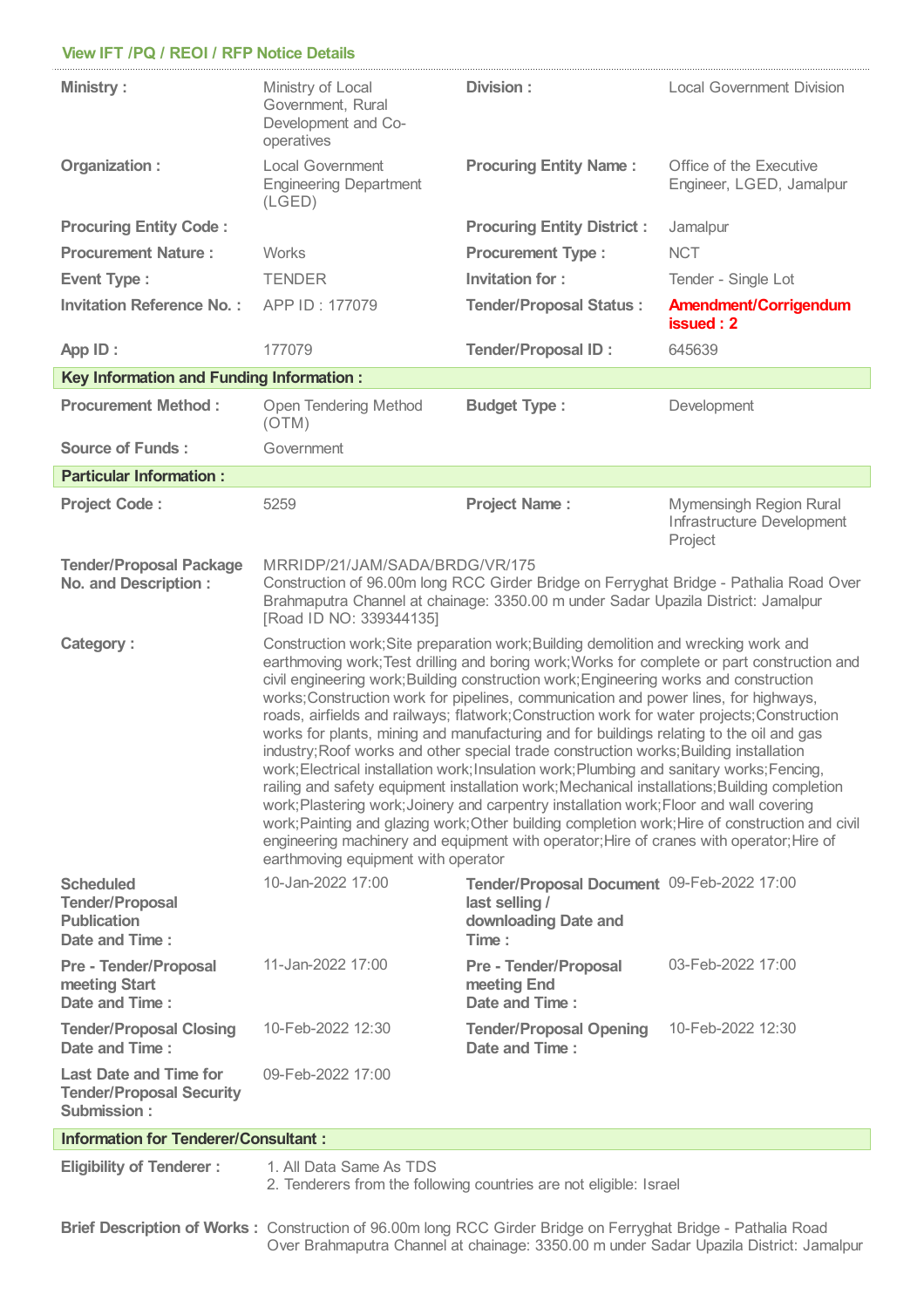|                                                     | [Road ID NO: 339344135] |
|-----------------------------------------------------|-------------------------|
| <b>Evaluation Type:</b>                             | Lot wise                |
| Document Available :                                | Package wise            |
| <b>Document Fees:</b>                               | Package wise            |
| <b>Tender/Proposal Document</b><br>Price (In BDT) : | 4000                    |
| <b>Mode of Payment:</b>                             | Payment through Bank    |
| <b>Tender/Proposal Security</b><br>Valid Up to:     | 08-Jul-2022             |
|                                                     |                         |

**Tender/Proposal Valid Up to** 10-Jun-2022

**:**

| Lot<br>No.                       |                                                                                                                                                                                                           | <b>Identification of Lot</b>                                                                                                                                                                               |                                                                            | <b>Location</b> | <b>Tender/Proposal</b><br><b>security</b><br>(Amount in<br>BDT) | <b>Start</b><br><b>Date</b>    | <b>Completion</b><br><b>Date</b> |
|----------------------------------|-----------------------------------------------------------------------------------------------------------------------------------------------------------------------------------------------------------|------------------------------------------------------------------------------------------------------------------------------------------------------------------------------------------------------------|----------------------------------------------------------------------------|-----------------|-----------------------------------------------------------------|--------------------------------|----------------------------------|
| 01                               | Construction of 96.00m long RCC Girder Bridge on<br>Ferryghat Bridge - Pathalia Road Over Brahmaputra<br>Channel at chainage: 3350.00 m under Sadar Upazila<br>District: Jamalpur [Road ID NO: 339344135] |                                                                                                                                                                                                            | Sadar                                                                      | 1220000         | 03-Apr-<br>2022                                                 | 30-Mar-<br>2023                |                                  |
| <b>Procuring Entity Details:</b> |                                                                                                                                                                                                           |                                                                                                                                                                                                            |                                                                            |                 |                                                                 |                                |                                  |
| Inviting                         | Name of Official<br><b>Tender/Proposal</b>                                                                                                                                                                | Md.Sayeduzzaman<br>Sadek                                                                                                                                                                                   | Designation of Official Inviting Tender/Proposal:<br>Executive<br>Engineer |                 |                                                                 |                                |                                  |
|                                  | Address of<br><b>Official Inviting</b><br><b>Tender/Proposal</b>                                                                                                                                          | <b>Address: XEN Office,</b><br>LGED<br>Bhaban.<br>Pathalia,<br>Jamalpur<br>City<br>: Jamalpur<br><b>Thana</b><br>: Jamalpur<br>Sadar<br><b>District</b> : Jamalpur -<br>2000<br><b>Country: Bangladesh</b> | Contact details of Official Inviting Tender/Proposal: Phone: 0981-         |                 |                                                                 | <b>No</b><br><b>Fax</b><br>No. | 63698                            |

**The procuring entity reserves the right to accept or reject all Tenders/Proposals / Pre-Qualifications / EOIs**

Note: Bank will update the payment transactions only at the end of the day, so the tenderers should make sure **the securities and other payments are made at least one day before the submission date.**

## **Amendment / Corrigendum Detail**

**Amendment / Corrigendum No. : 2**

## **Amendment / Corrigendum Text :**

**Corrigendum** 

| <b>Field Name</b>                              | <b>Old Value</b>                                                                                                                                                                                                                                                                                                                                                                                                                                                                                                                          | <b>New Value</b>                                                                                                                                                                                                                                                                                                                                                                                                                                                                                                      |
|------------------------------------------------|-------------------------------------------------------------------------------------------------------------------------------------------------------------------------------------------------------------------------------------------------------------------------------------------------------------------------------------------------------------------------------------------------------------------------------------------------------------------------------------------------------------------------------------------|-----------------------------------------------------------------------------------------------------------------------------------------------------------------------------------------------------------------------------------------------------------------------------------------------------------------------------------------------------------------------------------------------------------------------------------------------------------------------------------------------------------------------|
| TDS/PDS--C.<br><b>Qualification Criteria--</b> | The minimum number of years of general<br>experience of the Tenderer in the construction<br>works as Prime Contractor shall be 05 years.<br>The minimum specific experience as a Prime<br>Contractor in construction works under public<br>sector of at least 01 (One) contract of similar<br>nature, complexity and methods/construction<br>technology successfully Completed at within the<br>last 05 (Five) years value of at least Tk.<br>3,70,00,000.00 (Three Crore Seventy Lac)<br>only. (Years counting backward from the date of | The minimum number of years of general<br>experience of the Tenderer in the construction<br>works as Prime Contractor shall be 05 years.<br>The minimum specific experience as a Prime<br>Contractor in construction works under public<br>sector of at least 01 (One) contract of similar<br>nature, complexity and methods/construction<br>technology successfully Completed Minimum<br>One span length 35m at within the last 05<br>(Five) years value of at least Tk.<br>3,70,00,000.00 (Three Crore Seventy Lac) |